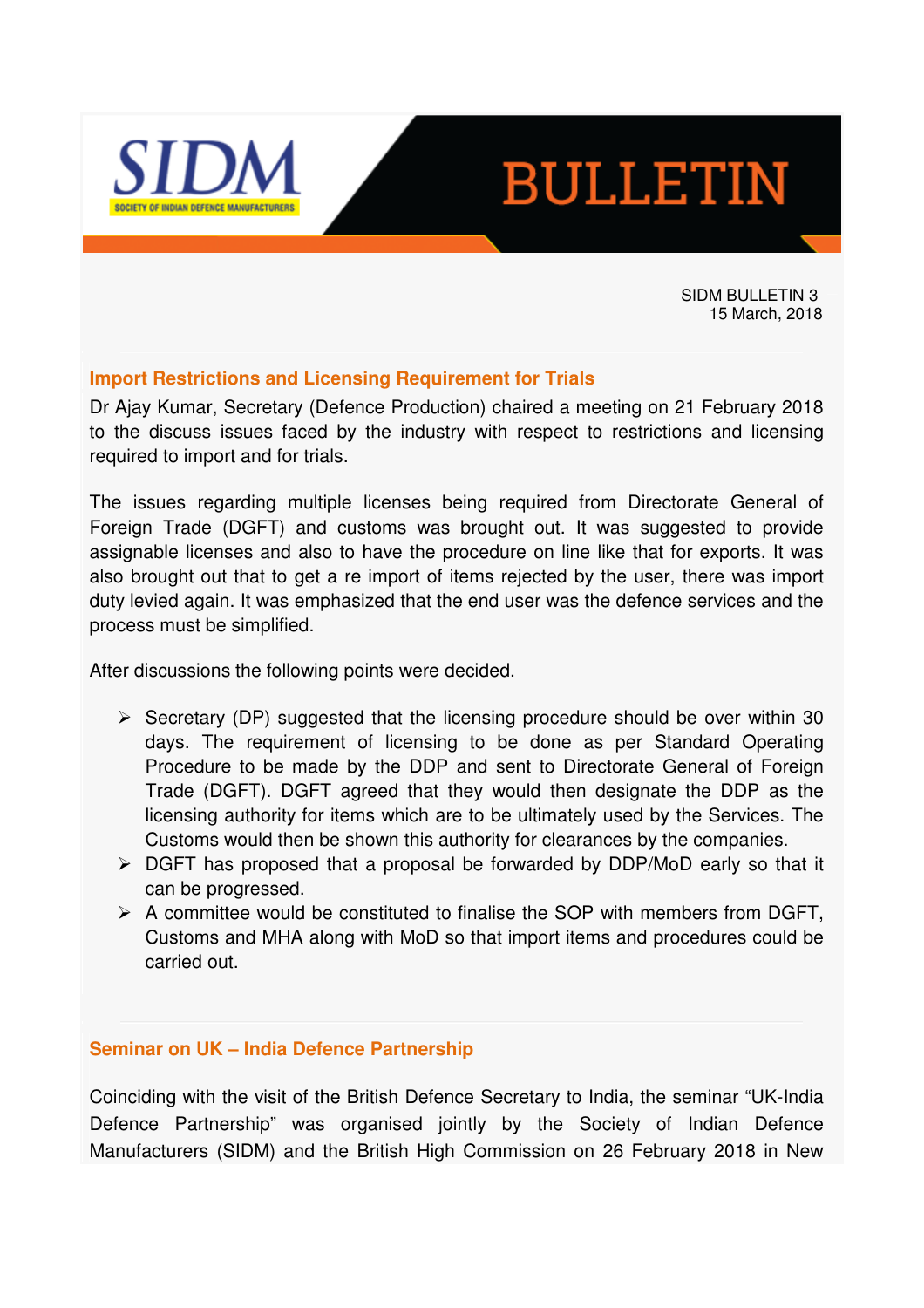Delhi.

Sir Dominic Asquith KCMG, British High Commissioner, speaking at the inaugural session of the Seminar mentioned that the UK defence industry was one of the best in terms of technology and building partnerships with India could not only add to additional cutting edge technology but also to skill development. India and UK both need to highlight the problems of short-term to identify concrete actions for the future.

Welcoming the participants, Lt Gen Subrata Saha PVSM, UYSM, YSM, VSM\*\* (Retd), Director General, SIDM highlighted the history of the Indo-British defence industry and brought out that the defence expenditure based on the threats not only needs to cater for external threats but in the process add to the economy. He added that rather than seeing India as a market for Defence equipment and engaging in buyer seller relationship, it would be of much higher value if UK & India engaged upstream for collaborative ventures in innovation & technology development and touched upon the potential of MSME to MSME engagement.

In the first session chaired by Mr Shambhu Kumaran, Joint Secretary (Planning & International Cooperation), Ministry of Defence, it was brought out that the technology is the crux for future capability. The issue of life cycle expenses and modernisation and upgrade of existing equipment was also highlighted. A suggestion to the British industry was to engage with Indian industry into their supply chain for future orders.

The second session chaired by Mr Stephen Lovergrove CB, Permanent Secretary, Ministry of Defence, UK brought out the engagement of UK with their industry with key reforms and new structures.

The Secretary Defence Production, Dr Ajay Kumar gave out details of how Indian Government is moving on to greater transparency, making in India, easing procedures and opening up exports and defence corridors. Indian Government is fostering MSMEs collaborations in the defence sector. He also mentioned about DPSUs should improve productivity per person and delivery timelines. Overall market dynamism can come in through the IPO" while talking of partial disinvestment of DPSUs. He also said that the proposals taken up under 'Make II", the progress at the various steps will be published for vendors to know the status of their projects.

Mr Jayant Patil, Vice President, SIDM spoke about opportunities offered through a Strategic Partnership model which is centred about private industry partner. For future advanced platforms, the Government is already considering DPSUs for future strategic partnerships. Mr Patil also brought out how the Government of India is bringing in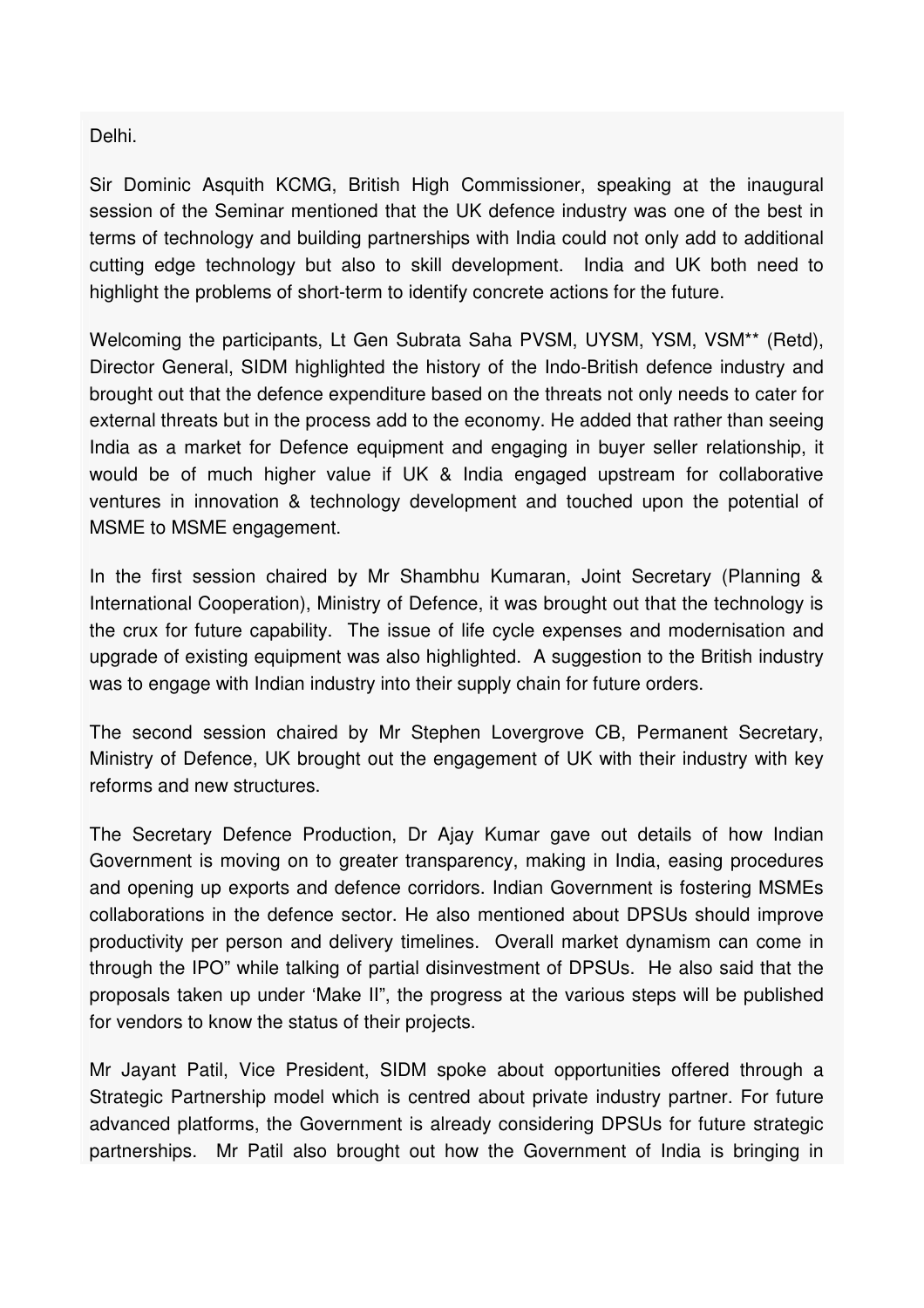greater policy changes.

The seminar was attended by high level officials from the UK and India from Ministry of Defence in addition to senior military and industry representatives from both countries to an open and dynamic discussion on a range of equipment and production issues.

# **DG Acquisition's Industry Interaction on Pending Issues**

Mr Apurva Chandra, Director General (Acquisition) & Additional Secretary, MoD interacted with industry representatives and briefed them on the status pending issues on 26 February 2018. Issues discussed ranged from withdrawal of RFPs, export of equipment, UAV's, single vendor situations etc.

Summary of interactions is appended:

- 1. Responding to request of expediting the process of Light Bullet Proof Vehicles / LAM due to SQRs, DG Acquisition said that few projects are pending for more than 3 years as industry is asking for more time to develop prototype and are demanding to relax SQRs. MoD is of the view that if the Indian companies are not able to develop these, they should not accept the terms. However, industry view was that they have pointed this to the Services at the time of formulations of SQRs. Therefore it is important that QRs are framed to ensure that there is competition inbuilt in the process for specific technological requirement and provisions for enhanced performance parameters are there in the DPP.
- 2. The status of projects should be put in open domain or informed periodically to industry to keep them updated on the progress.
- 3. UAVs to be put under Special Projects.
- 4. Cases where ab-initio Single Vendor situation is likely to be arisen, the procurements cases are likely to be withdrawn. That is where QRs are framed in such a manner that only one vendor can qualify or favours one vendor only.
- 5. Reimbursement of taxes and duties will be as per rates and amounts indicated in the commercial bid/contract or as per actuals whichever is lower. DG Acquisition advised his officials to look into it the issue and make required changes in the DPP 2016.
- 6. On the issue of Exchange Rate Variation (ERV), DG Acquisition advised his officials to look resolve the issue
- 7. Withdrawal of RFPs AON according authority to be responsible for RFP withdrawal so that it is minimised.
- 8. CNC meeting minutes to be shared with participating companies so that there is no ambiguity.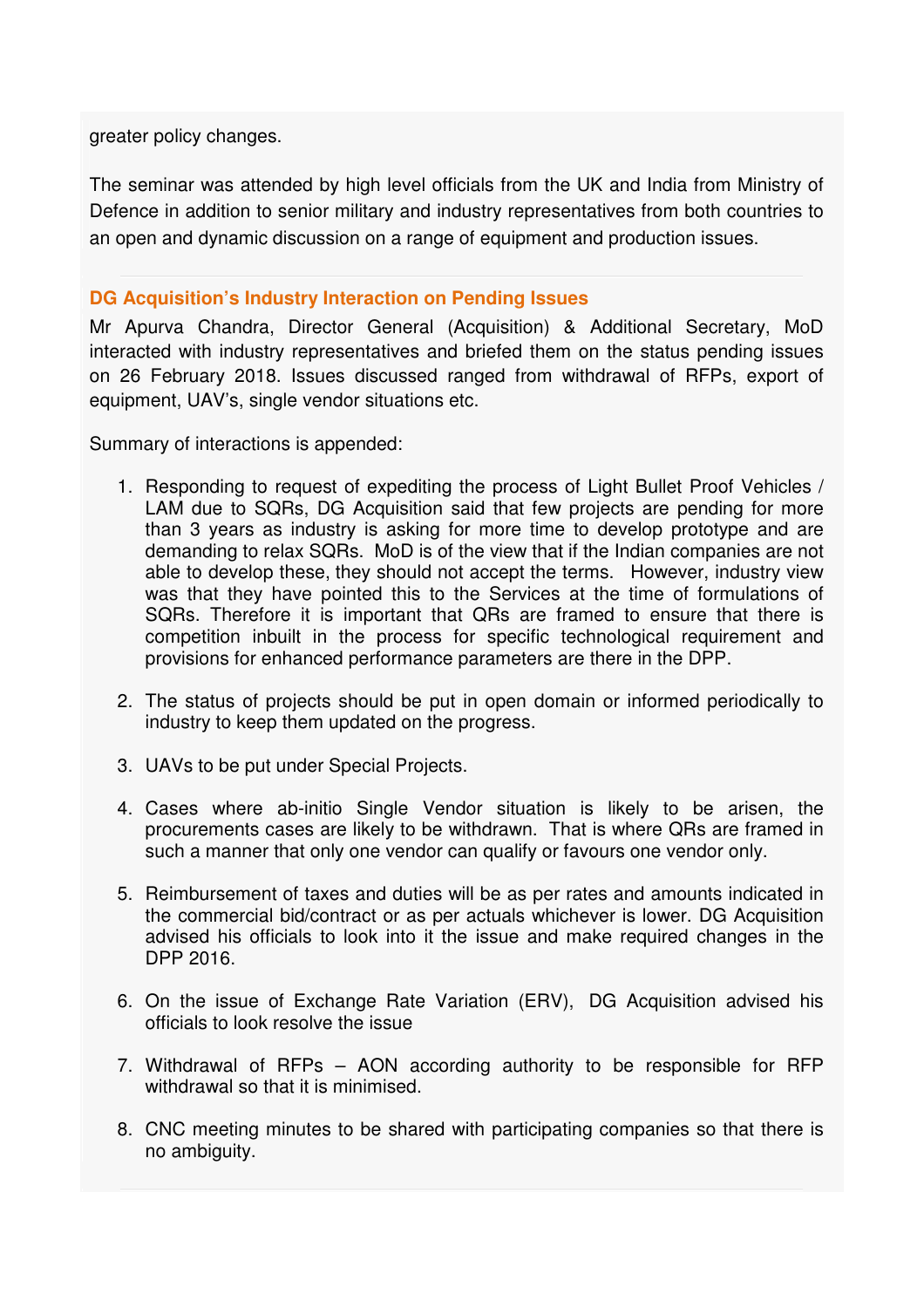#### **Government Owned Contractor Operated (GoCo) model for Army Base Workshops**

In pursuance of suggesting a GoCo Model for Army Base Workshops and at the behest of Lt Gen R R Nimbhorkar, MGO, Indian Army, SIDM studied and presented the USA model of GoCo to Lt Gen Sarath Chand, PVSM, UYSM, AVSM, VSM, Vice Chief of Army Staff (VCOAS) on 06 March 2018.

# **Defence Industrial Corridors**

#### **Meeting with Principal Secretary to Chief Minister of Uttar Pradesh**

Lt Gen Subrata Saha, PVSM, UYSM, YSM, VSM\*\* (Retd), Director General, SIDM and Ms Shefali Chaturvedi, Executive Director, SIDM met Mr S P Goyal, Principal Secretary to Chief Minister of Uttar Pradesh and Mr Anup Chandra Pandey, Commissioner, UP Industrial and Infrastructure Development on 08 March 2018, to discuss potential opportunities for industry in Bundelkhand Defence Industrial Corridor.

Jointly with CII Uttar Pradesh, SIDM hosted an industry interaction to understand opportunities presented by Bundelkhand Defence Industrial Corridor and seek inputs on how SIDM could anchor collaborative efforts for the corridor were requested from participants; Policy interventions & infrastructure requirements and other such issues were also discussed during the interaction.

SIDM leadership also visited PTC Industries Advanced Manufacturing & Technology Centre in Lucknow.

#### **Stakeholder interaction on Chennai Defence Industrial Corridor**

Lt Gen Subrata Saha, PVSM, UYSM, YSM, VSM\*\* (Retd), Director General, SIDM was invited by Ministry of Defence to an interaction with stakeholders on 10 March 2018, in Chennai on opportunities that the Chennai Defence Industrial Corridor would offer.

#### **Events addressed by Director General, SIDM**

#### **Make in Maharashtra 2.0**

Director General, SIDM addressed the session on Defence, Artificial Intelligence & Genomics at Magnetic Maharashtra: Convergence 2018 in Mumbai on 20 February 2018.

#### **Uttar Pradesh Investors Summit 2018**

Director General, SIDM spoke in the inaugural session on Indian OEM's Perspective in a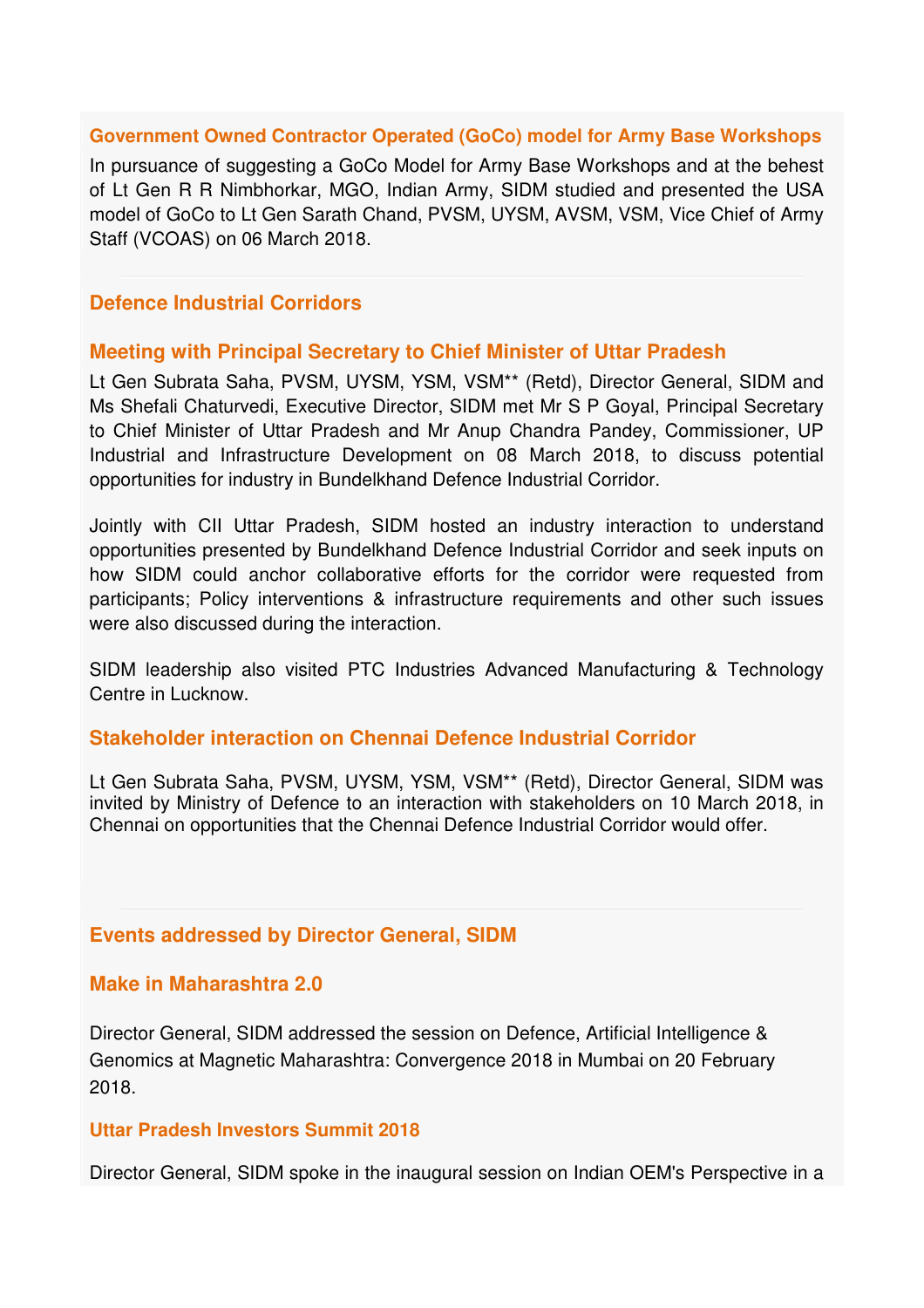session on 'Defence & Aerospace: Investment Opportunities in Uttar Pradesh' on 22 February 2018.

#### **National Maritime Foundation's Annual Conference**

Director General, SIDM spoke in the inaugural session on 'Make-in-India' & 'Make-for-India' Options in a session on "The Role and Potential of Industry in Holistic Maritime Security" at the National Maritime Foundation's Annual Conference on 28 February 2018.

#### **Annual Army Seminar 2017-18**

Director General, SIDM spoke about 'Defence & Industry Interface, Cooperation and Challenges for Make in India' in the session on "Make in India Initiatives of Indian Army - Laying Foundation for 100% Self Reliance in Defence" at the Annual Army Seminar on 01 March 2018

#### **Defence Indigenisation Expo**

Director General, SIDM addressed the Defence Indigenisation Expo in Coimbatore on 05 March 2018. Defence public sector units (DPSUs) & armed forces set up stalls at the expo and interacted with MSME's on how they could collaborate for manufacturing of components on display.

DG, SIDM also interacted with industry on the opportunities that the Bangalore – Chennai Defence Industrial Corridor would offer and urged MSME's present to tap potential for supply to Defence.

# **Upcoming Events**

# **DefExpo 2018**

SIDM facilitated activities at the DefExpo 2018 between 11 – 14 April are listed below:

- Special Session on Defence Industrial Corridors with Secretaries to Government of India and State Governments
- Panel Discussion: What needs to be done to attract more FDI in Defence Sector
- Panel Discussion: Designing Solutions to Battlefield Problems: The Warrior Speak
- Felicitation of Women Achievers from three Defence Services
- Military Industrial Conference with Russian Federation
- Presentation of Research projects with potential Defence applications by Academic Institutes for Industry Partnership or sponsorship

# **SIDM facilitated French delegation visit to India**

The French delegation led by Mr Eric Trappier, Chairman, GIFAS, the French Aerospace Industries Association would be visiting India between 16 – 20 April 2018.